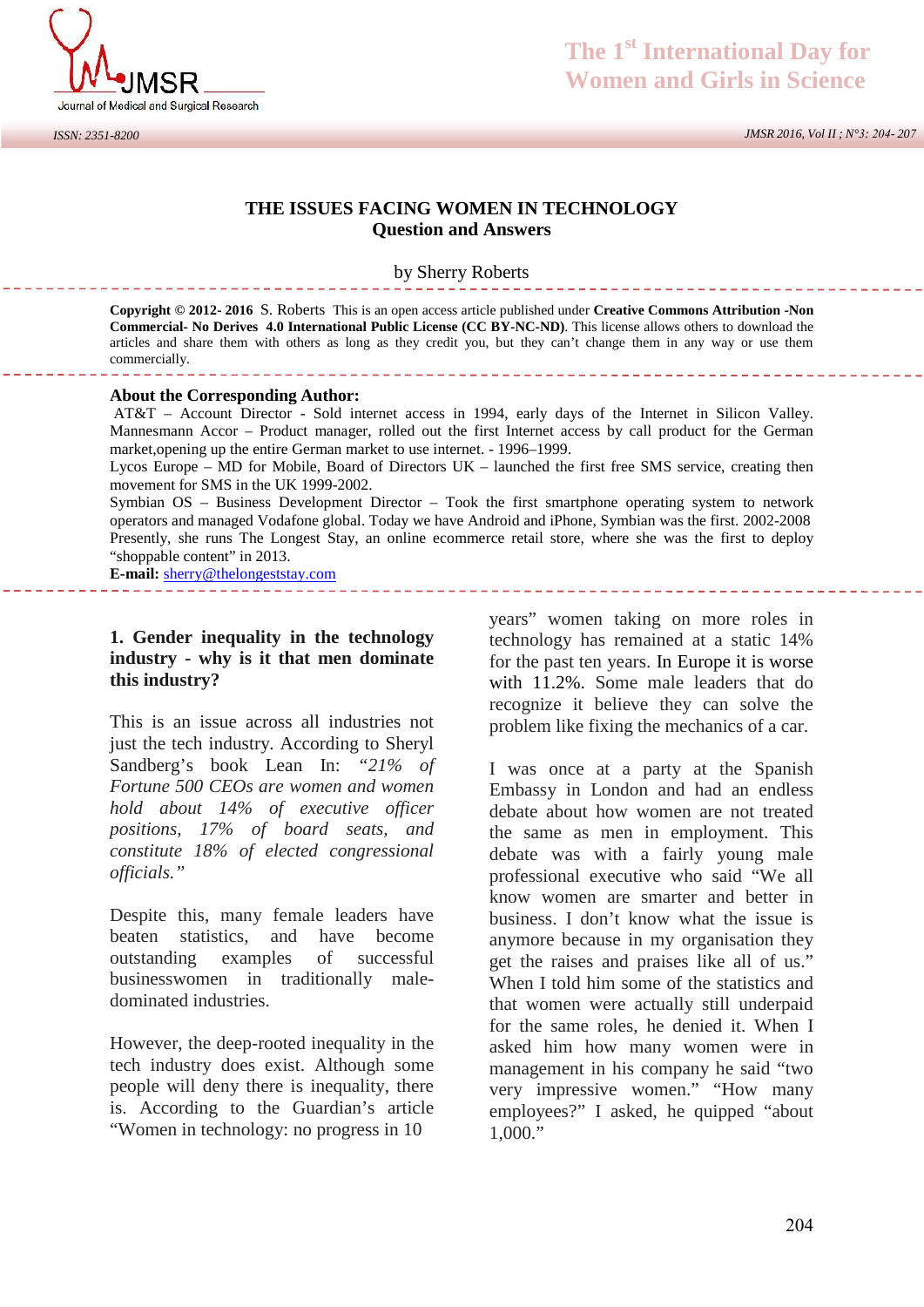

The problem is even if you state facts nothing seems to resonate. There is a distorted view that because a few women are in management that means no inequality exists. Like the box has been ticked.

From my experience, the other problem is that unless women ask for that raise and really fight for the promotion nothing happens. I've been told "if you get a promotion everyone just assumes you are having a relationship with the person who promoted you." Less women at the top mean more men dominate the industry. In many cases it is just assumed that if you are a women of childbearing age then you automatically want a child, and if you indeed do then can she take on the new role? Or will she disappear and go on maternity leave?

If you are in a sales role as a women you have it far easier to demonstrate your contribution because no one can argue about who is bringing in the revenue, it is very clear. My father always said; "Be in sales", now, whether that is because that's what he thought I was good at, or he knew I could make it in the corporate world that way, it was the right path. I never had to justify my results when I made my sales quota. I learned valuable skills that to this day have carried me throughout my career and helped me overcome some of the barriers one faces in the corporate arena as a woman.

I believe Carly Fiorina climbed her way up the ladder in the corporate world because she came via the Lucent sales team. She proved herself with her sales results, eventually landing in management and then more senior roles.

I have worked in tech for over 15 years across several countries, before setting up my own venture. I had to work 10 times harder to be heard and rewarded in my *JMSR 2016, Vol II ; N°3: 204- 207*

corporate career. As an entrepreneur in Europe who has had to raise money for my business, it has been the hardest thing I have done, especially when I tried to raise it in any technology investment group. If you look too feminine they all want something more with you and if you look too masculine they're afraid. It's a tough balance. Most of the time I get asked, "How old are you?" or "Do you have children?" Finally, when I state "I am a widow" They sound relieved, "Ok, you will give it your all." Unless they think I am open to dating them.

My late husband use to come home from Hewlett Packard and say "they really want me in top management but, I'm unsure I want that responsibility right now." He was an overachiever and not to say he didn't deserve the promotion, however, that never happened to any female colleague or me. I was the one to have to fight for it and it never came easy. Definitely, back in the 90s I didn't hear in Europe any of my female colleagues being pursued to climb up in a company. mever came easy. Definitely, back in the<br>90s I didn't hear in Europe any of my<br>female colleagues being pursued to climb<br>up in a company.<br>**2. Challenges facing women and how**<br>these obstacles can be overcome.

# **these obstacles can be overcome.**

I see the challenges facing women as follows:

- Ensuring your results can be measured so there are no issues about what you contribute to the business. Ensure KPIs are written clearly and documented so numerous parties can witness this. So, when it comes time to review them there are no discrepancies.

- Guaranteeing companies accept women are not treated as equals in the workforce. This means getting a group of people around this subject and bringing it to the forefront of your HR department. For instance, an actionable outcome could be an employee newsletter with a feature on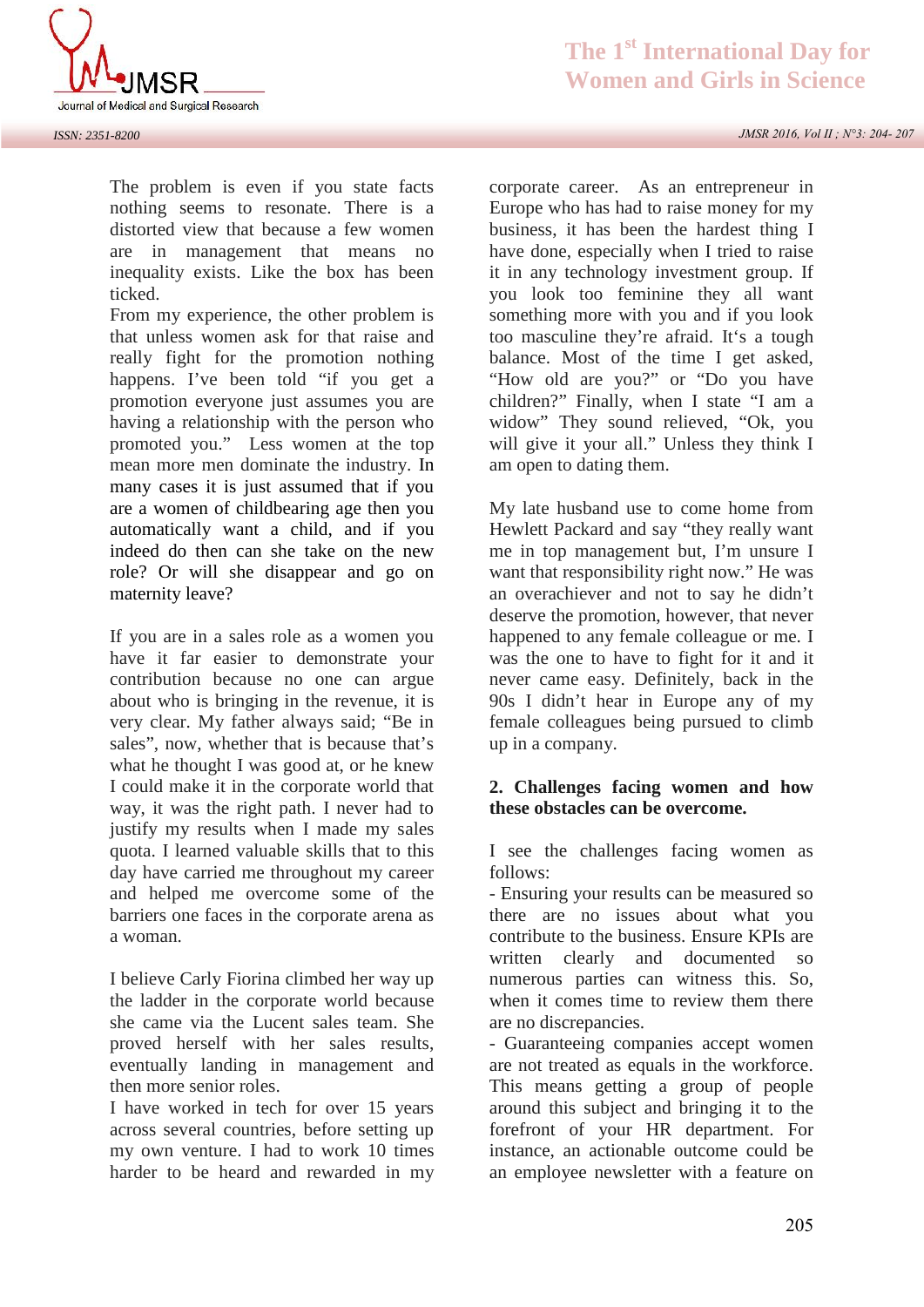

'How Women Contribute to the 4. How can we spread this knowledge Advancement of the Business or Workplace'. Raise awareness, but then make sure it is followed up like any project.

- Uniting women to work together to help face challenges. We all know about the boys club, we need a joint club. We are so used to having to fight and work so hard in a men's world that we naturally think another woman is competition. Instead, we can work together to support each other. Campaigning to unite and support women in business would make us a far more successful gender.

As my business continues to grow, it is part of my strategy to have a fund that backs female entrepreneurs on the premise that a woman will back another woman in business. I suggest every successful female entrepreneur does the same. I once pitched my business at a women's investment fund and 50% of the women liked my business, the other 50% didn't. As opinion was equally divided, they said; "We can't let you continue." That was a sad day for me. Nonetheless, I did get my funding.

On another occasion, I had the female head 5. Who is responsible for inspiring of a women's government venture fund in the UK, tell me that my business couldn't be funded unless I had the backing of a specific male led VC. How surprising, that she couldn't make a decision about backing a female entrepreneur unless a VC, run by men, endorsed me.

#### **3. Closing the gender gap and finding out what women want?**

Women want to be respected, treated equally and taken seriously.

- The gap will only close, when women demand their promotion and their pay-rise. - Help raise awareness in their own organisations by pointing out facts and instances where gender inequality exists and moving it forward like any project.

*JMSR 2016, Vol II ; N°3: 204- 207*

# **4. How can we spread this knowledge<br>
<b>4. How can we spread this knowledge**<br> **and ensure more young women are exposed to the opportunities available in tech?**

It all starts with education. Girls must to be encouraged to study science, math and apply for degrees in computer science, economics and business overall. Slowly we are seeing that even big toy manufacturers are moving away from stereotypical dolls for girls that portray women as fashionloving-make-up adoring creatures and moving into producing dolls that show, Barbie for example, as a scientist. But it's not enough. Attending tech seminars or conferences such as Mobile Congress in Barcelona, or the Web Summit in Dublin. Keeping our finger in the pulse with tech blogs like Tech Crunch, Wired, The Verge to name a few. Alternatively, many universities are now building relationships with top Tech firms like Google, Amazon, Apple and Microsoft so they are in the know-how of job opportunities in said companies. with top Tech firms like Google, Amazon,<br>Apple and Microsoft so they are in the<br>know-how of job opportunities in said<br>companies.<br>**5. Who is responsible for inspiring**<br>**young girls/women?** 

# **young girls/women?**

Every woman has role to play in this. It isn't just about the celebrities, political figures, Olympic athletes, or CEO's. Each of us should encourage girls to push their boundaries, fight the status quo and never settle for less. If each woman, mentored one girl and encouraged them to be whatever they wanted, to study subjects that normally they may not be encouraged to do such as science or math, this could make a difference. But, we have to start with the youth and nurture this process like a growing plant. Let's not forget men, there are many fathers that want to see their daughters be all they can be and take on major roles in the world. Fathers have an even bigger role to play by ensuring